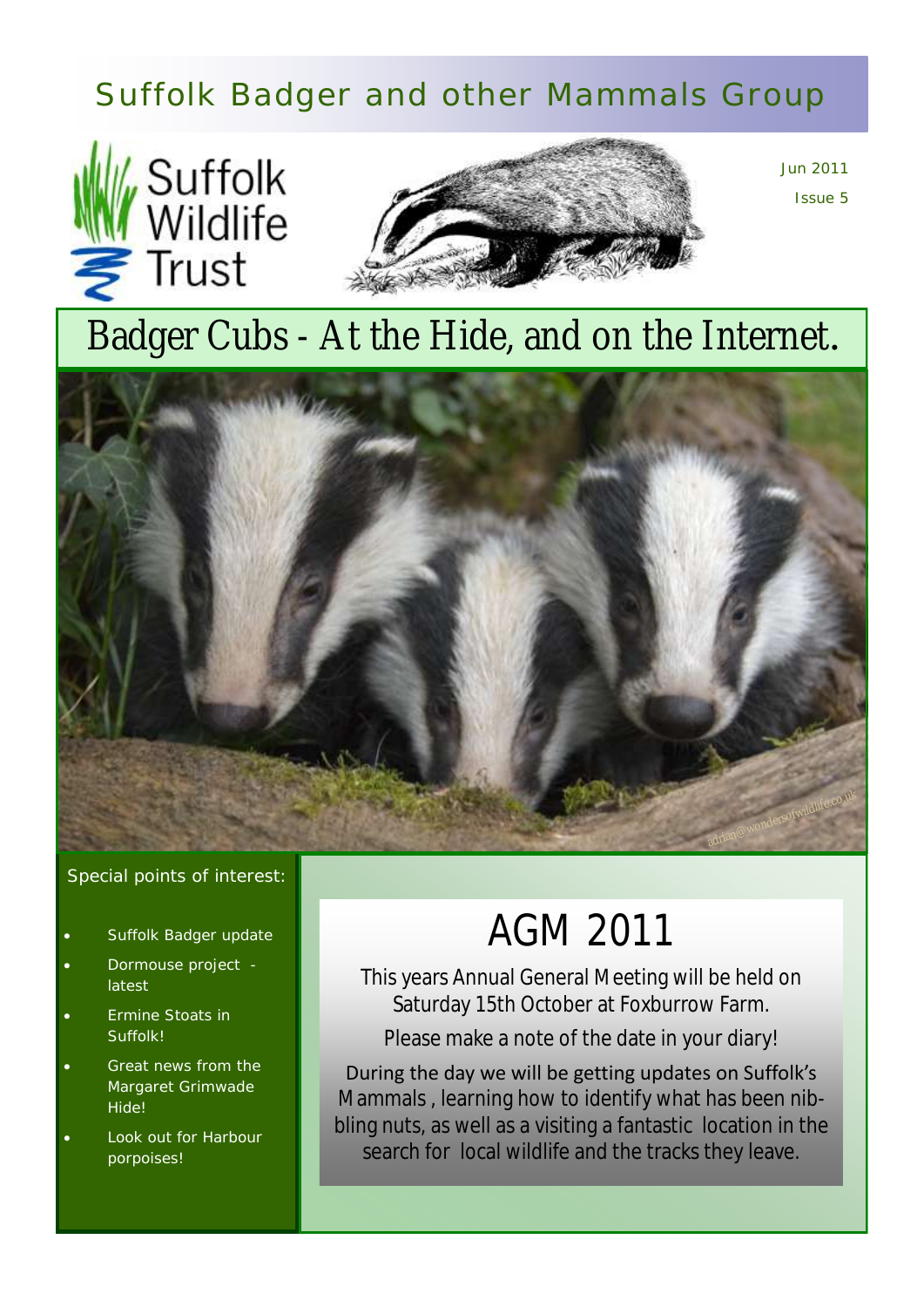#### Hi All,

Its been another very busy few months, but thankfully some great news & stories to tell!

At the end of December, Badger's were in the local papers after a Twitter topic appeared regarding some allotments in Felixstowe . Our Badger surveyors were hot on the trail after the reported sightings & within days I was informed by Judith Hedges & Vivien Thomson that they had located another new sett. Thank you to all our surveyors, its a mammoth task to monitor the setts in Suffolk, but its very important. Please keep me updated with any sett records you have as you travel



around the county. We now have an updated "Badger Surveyors Handbook" which is designed to be an informative guide as well as keeping you safe.

During March we held another training session at Leiston Abbey farm which proved to be very popular & will be held again in the Autumn / Winter months.

Over the last few months I have received

a few calls regarding injured badgers, unfortunately despite best attempts, 1 died before arrival, 1 had to be euthanized & another died after several days in rehab after initially looking to be doing well. In May however, work Colleague Louise Hartshorn from Suffolk, found a Badger cub in the road just across the border in Wormingford, Essex. It had been run over by several cars, luckily the wheels passing either side of it. She moved the cub out of the road, but later found it had fallen back into the path of oncoming vehicles again, so she decided to take it home & gave me a call.

### Ode to a Badger By Samantha Lockey

Poor little Badger Laid out in the road Where would you be now If that vehicle had slowed?

Looking so peaceful Laid out on your side, Would you be safe now If that car had gone wide?

Did you die quickly? I hope it was clean. Was it a mistake, Or was that driver mean?

I"ll drag you away, Though hell, you don"t care. You're now past the pain From those wheels that tear.

Bear with me Badger I see how you died, Thrown up in the air To land dead on your side.

Your body is cold, Your spirit is free, But blood soaks the road, I just can't let you be.

I"ll drag you away To the grass near by, There lay you quiet 'neath the wide open sky.

Please send in any Suffolk Badger casualty records or sett reports to: adrian@wondersofwildlife.co. uk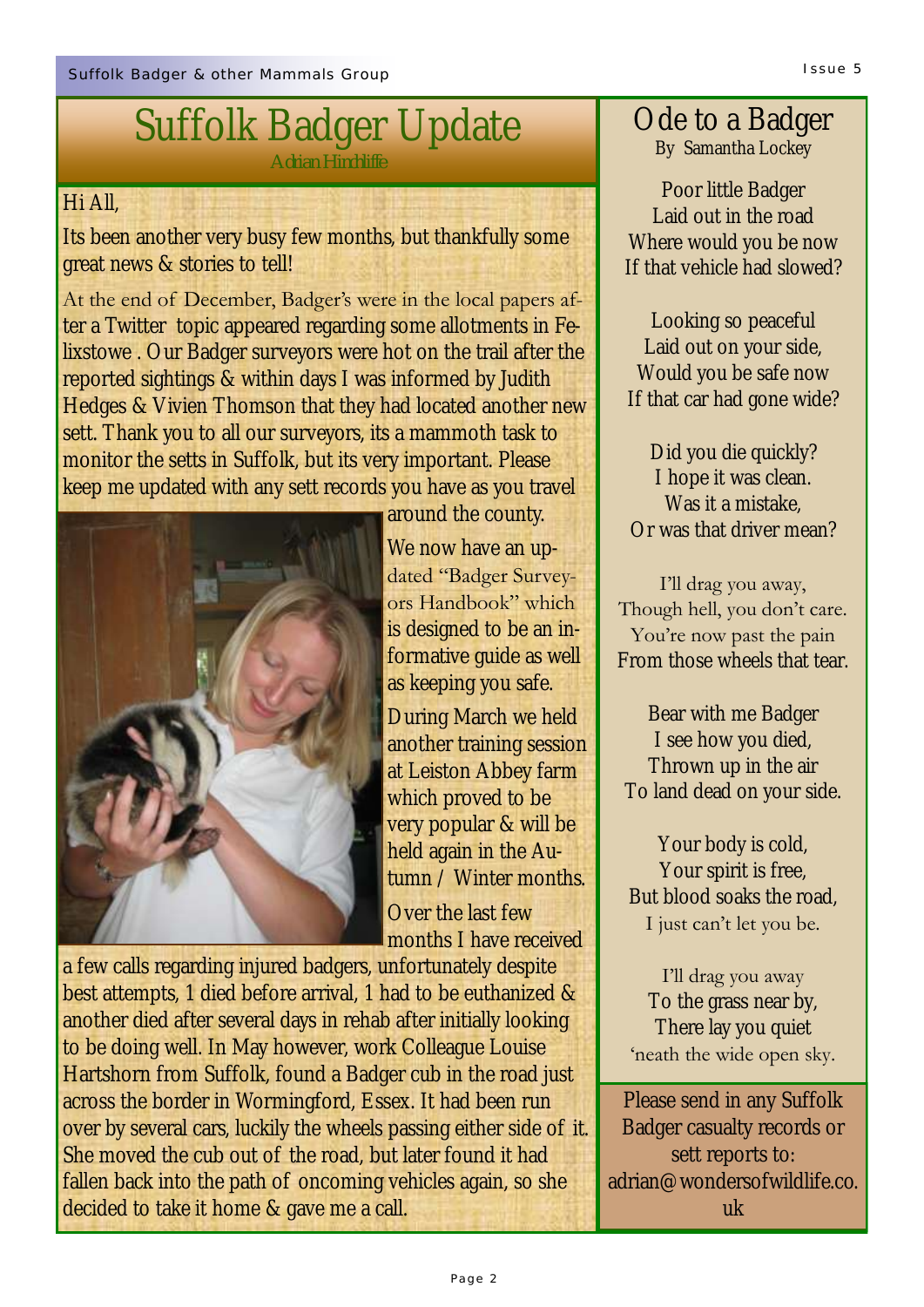# Suffolk Badger Update

*Adrian Hinchliffe*

After force feeding the cub with fluids, we went to where the cub had been originally found & found 2 more cubs! Louise informed me a suckling sow had been killed there 10 days prior. All 3 cubs were taken to Judy Massie of the North East Essex Badger group where she stayed up all night rehydrating the cubs every hour. Her determination & willingness to give the cubs, which were severely dehydrated & just skin & bones, every chance, eventually paid off & within 36 hrs they were typical bouncing badger cubs (albeit a slight chest infection on the

original cub) The cubs were taken to "Wildlife Aid" in Surrey where they"ll form a group of 6 to be released (after passing triple tests for TB) in the Autumn. They can be seen on the centres' webcam at www.wildlifeaid.org.uk.

Whilst on the subject of Cubs have you visited the Margaret Grimwade Hide this year? We have had sightings of 4 cubs -the first for several years. Margaret was always concerned that it



had turned into a "Bachelor pad" but on 6th of May, Trevor Stamp's group of visitors had the first glimpses of 3 amazing cubs which made theirs & many other visitors subsequent nights!

With the driest Spring across much of England & Wales since the early 1900's, wildlife has been suffering. Badger casualties have certainly soared as they forage further for food.

The badger obtains much of its water intake from its main food substance - the Earthworm. While the weather remained warm and sunny all through the spring, the earthworm retreated further underground, that is, apart from the lawns of keen gardeners, who by watering their lush green carpets, in turn encouraged the badgers and hence the number of complaints came in early. Another food source for badgers is the blackberry. A wide range of mammals such as dormice, hedgehogs & foxes; birds like blackbirds, bullfinches & chaffinches; & insects including butterflies, wasps and moths, all eat this fruit. Unless we get a lot more rain, this harvest for wildlife, although coming early, may well be not as plump and plentiful as normal.

It will be interesting to see how the weather influences the end of year stats for badger casualties, but the early figures have rocketed. The Badger will need to use more of its territory and adapt its omnivorous diet if its to build up its fat stores ready for the winter.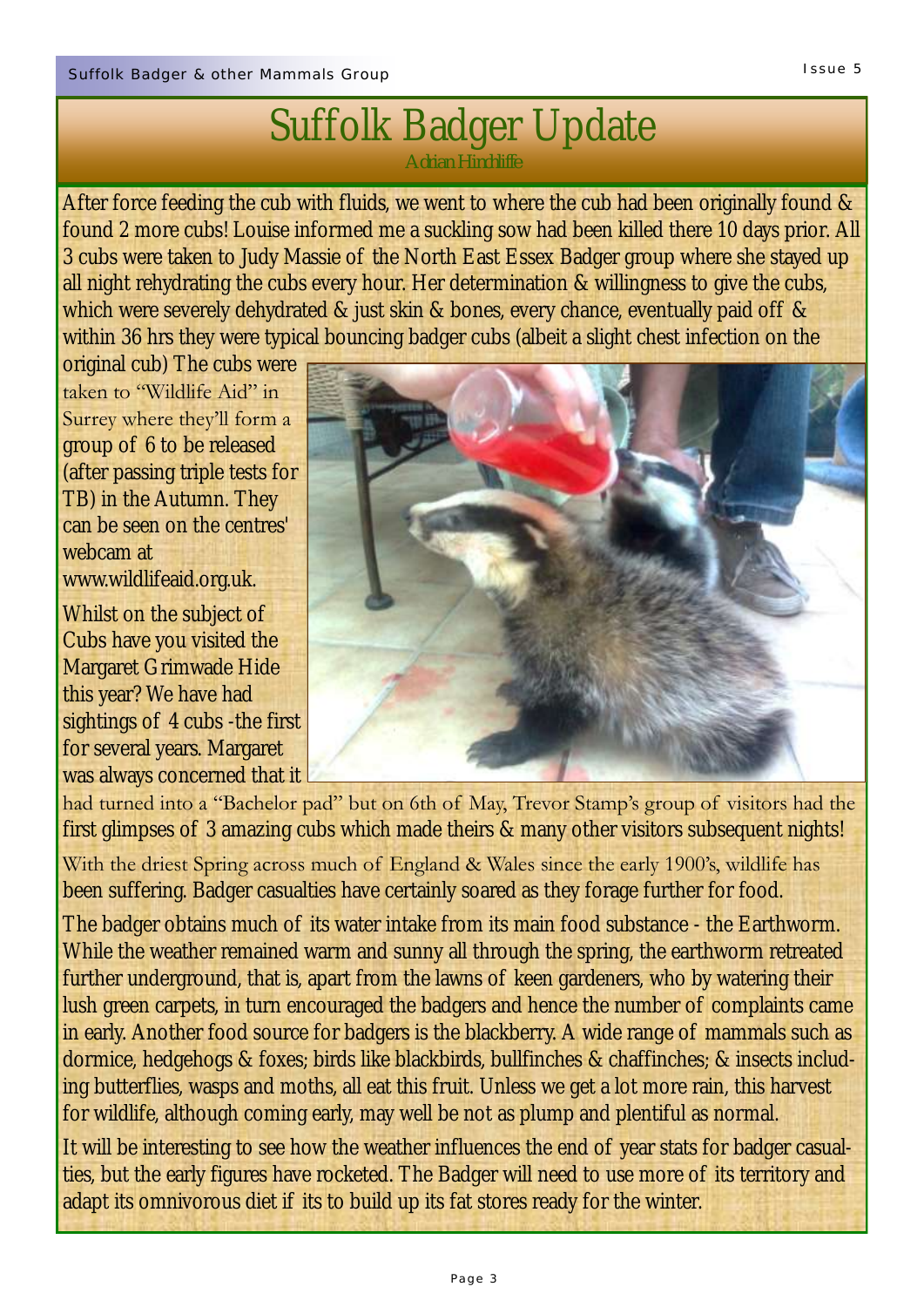## Suffolk Badger & other Mammals Group | Remote Camera, Action! | <sup>Issue 5</sup>

This year the Suffolk Badger Group invested in a remote camera device. The Pro Stalk unit supplied at Discount to us from Gardenature will be very useful. It has already been used to monitor an injured badger in rehab, placed out in the field to monitor sett usage and also to investigate a theory on Otter activity. Sometimes we get complaints about "our" badgers digging up peoples gardens, they do this as they forage especially during dry periods in the year, but sometimes the Badger is not the culprit, the remote camera is a useful tool to prove this.

#### ardenature **OLIFE CAMERA SYSTEMS**

"Gardenature" have very kindly agreed to give our members a 10% discount off any of their wildlife / nestbox camera systems (excluding accessories and other products).

(http://www.gardenature.co.uk/)







They say the early bird catches the worm - Well, Sheila Taubler caught this early Badger at 0445 am from her window, catching not worms, but hovering up the bird food! **Do you have an interesting story / comment / picture with reference to a mammal? If you could kindly send them in to me then they may well appear in the next edition of the newsletter.** AH (adrian@wondersofwildlife.co.uk)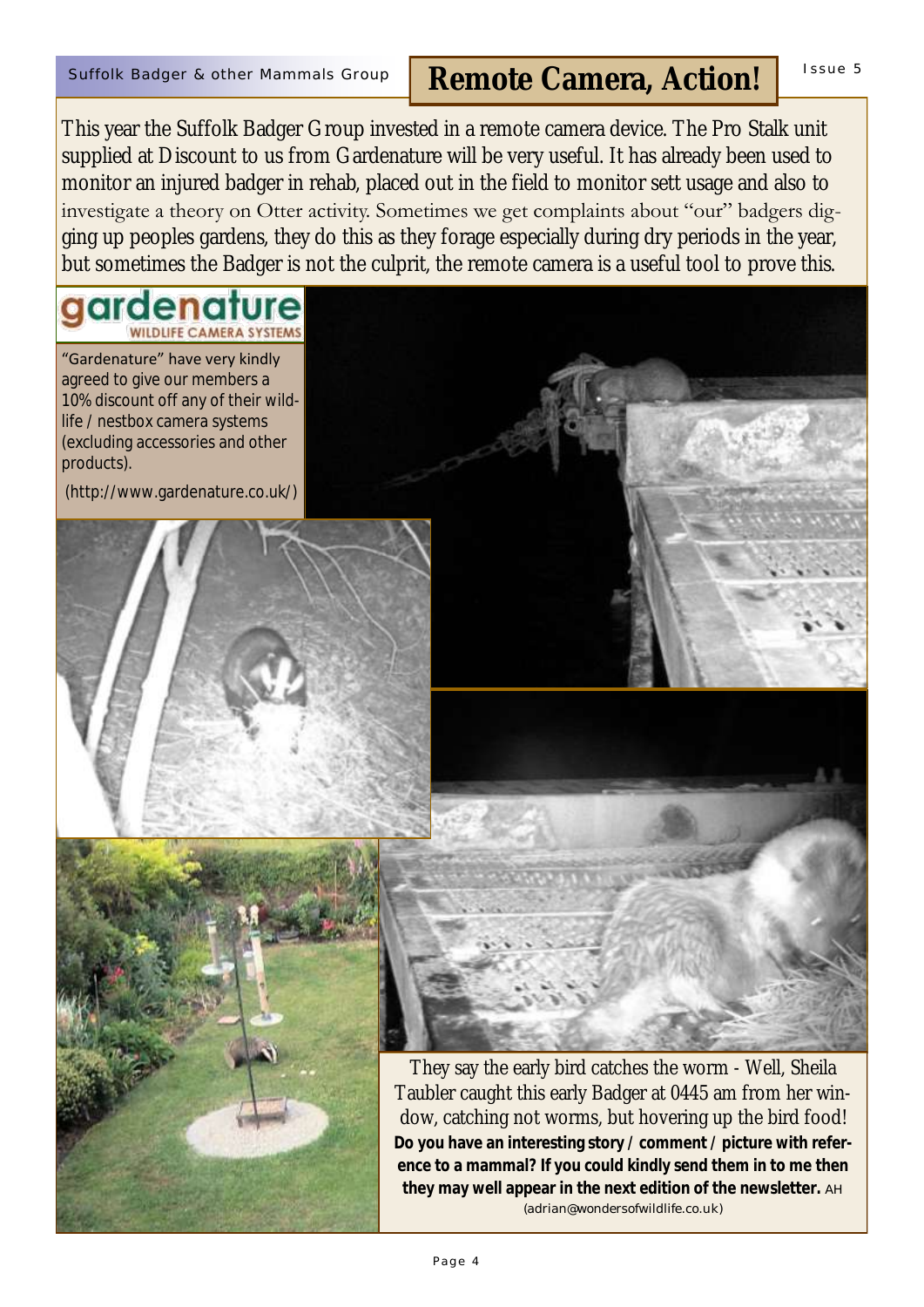## **Harvest Mouse Project -** By Martha Meek

The harvest mouse project has been a great success with much learnt about the species over the last few years. The field work is now finished and the project is being written up for the funders (PTES and Chadacre trust). Field visits found harvest mouse nests at over 79% of all the sites visited plus skeletal evidence in 35% of all the samples of owl pellets. The project has shown that harvest mice are more common in well connected sites and are not always present in isolated sites even where the habitat is ideal – this reinforces the living landscapes message that many species need a well connected landscape to survive. The highest numbers of harvest mice nests were found in well connected wetland habitats such as river valleys, grazing marshes and estuaries. High numbers of nests were also found in wild bird and game cover plots containing millet. Full results from the project will be available in autumn.

## **Have you seen an Ermine Stoat in Suffolk?**

Arthur Rivett was very fortunate earlier this year to not only see one, but also to capture it on camera, as it quickly departed with its prey!



There have been a few instances of reports of Ermine Stoats over the years which include locations such as Lakenheath, running beside the river Deben at Ramsholt, Lackford and even Alton water before the reservoir was flooded. It is not unusual the further south of the country you go, for the ermine coat to be incomplete, as shown in Arthurs photo. Let us know if you spot one!

The Stoat is related to the Badger being from the same family - Mustelidae. It has, like most Mustelids, large scent glands. Rather than digging its home like the Badger it will often use the homes of its rodent prey, using the fur and skin to line its nest chamber. Other locations can include piles of logs, or cracks in walls and gaps in rocks. The home of the stoat is known as a Den.